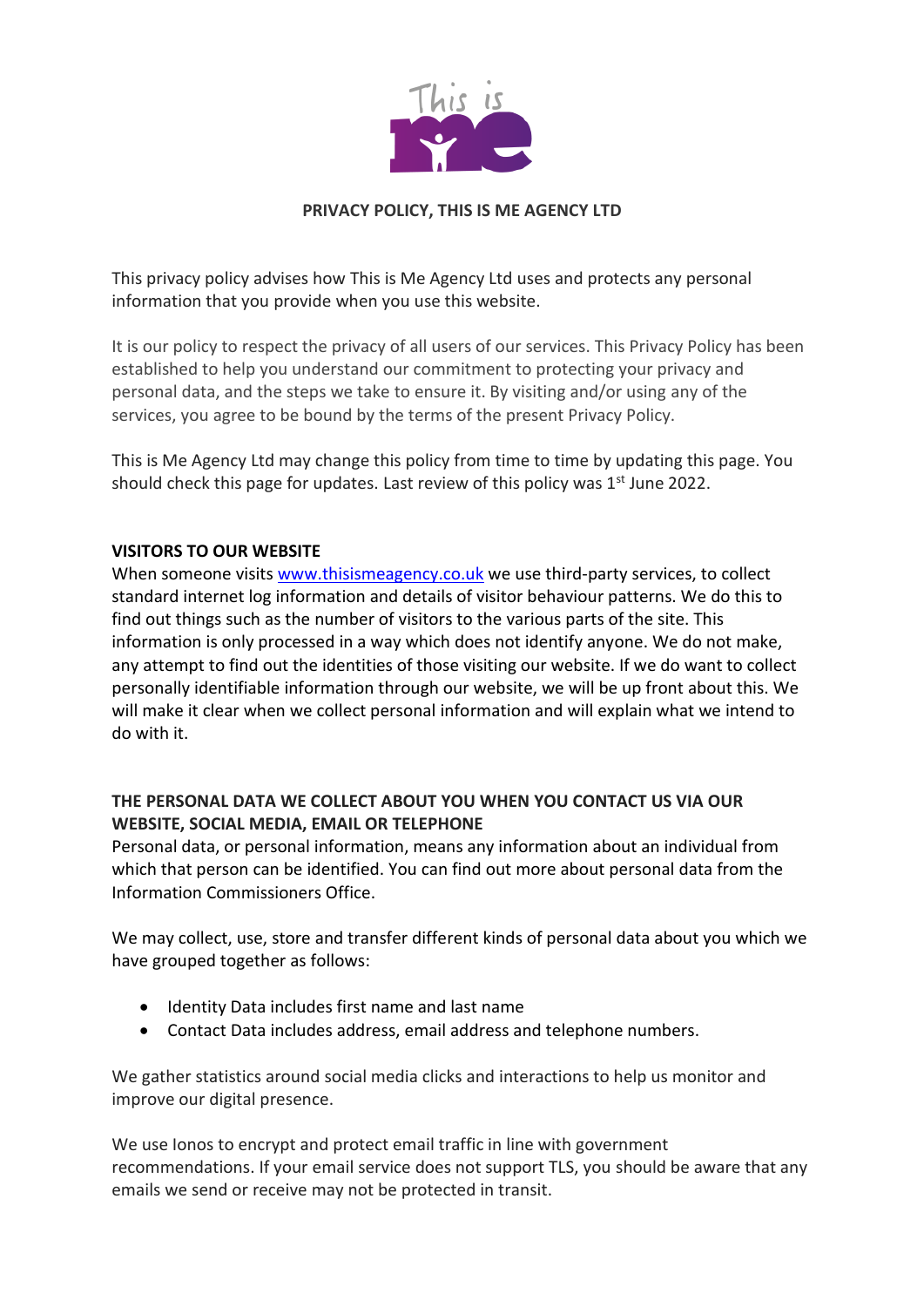

We will also monitor any emails sent to us, including file attachments, for viruses or malicious software. Please be aware that you have a responsibility to ensure that any email you send is within the bounds of the law.

Where enquiries are submitted to us, we will only use the information supplied to us to deal with the enquiry and any subsequent issues and to check on the level of service we provide.

### **DATA BREACHES**

We have a duty to monitor and detect any potential data breach (for example if we believe email addresses or personal data has been stolen from us or any of our data processing partners). If we suspect a data breach has occurred, we will report it immediately to the ICO (Information Commissioners Office) and, if necessary, to do so, the data subject(s).

#### **COOKIES**

Cookies are small files which are stored on a user's computer. They are designed to hold a modest amount of data specific to a client and website and can be accessed either by the web server or the client computer. This allows the server to deliver a page tailored to a particular user, or the page itself can contain some script which is aware of the data in the cookie and so is able to carry information from one visit to the website (or related site) to the next.

We currently use cookies for analytics – this helps us understand our visitors and how they use our website, what directed them here, our most popular (and least popular) pages etc. Like most websites, we use this information to make our website better.

#### **LINKS TO OTHER WEBSITES**

Our website may contain links to other websites of interest. However, once you have used these links to leave our site, you should note that we do not have any control over that other website. Therefore, we cannot be responsible for the protection and privacy of any information which you provide whilst visiting such sites and such sites are not governed by this privacy statement. You should exercise caution and look at the privacy statement applicable to the website in question.

#### **SECURITY AND PERFORMANCE**

This is Me Agency uses a third-party service, to host our website and help maintain its security and performance. To deliver this service it processes the IP addresses of visitors to the This is Me Agency Ltd website.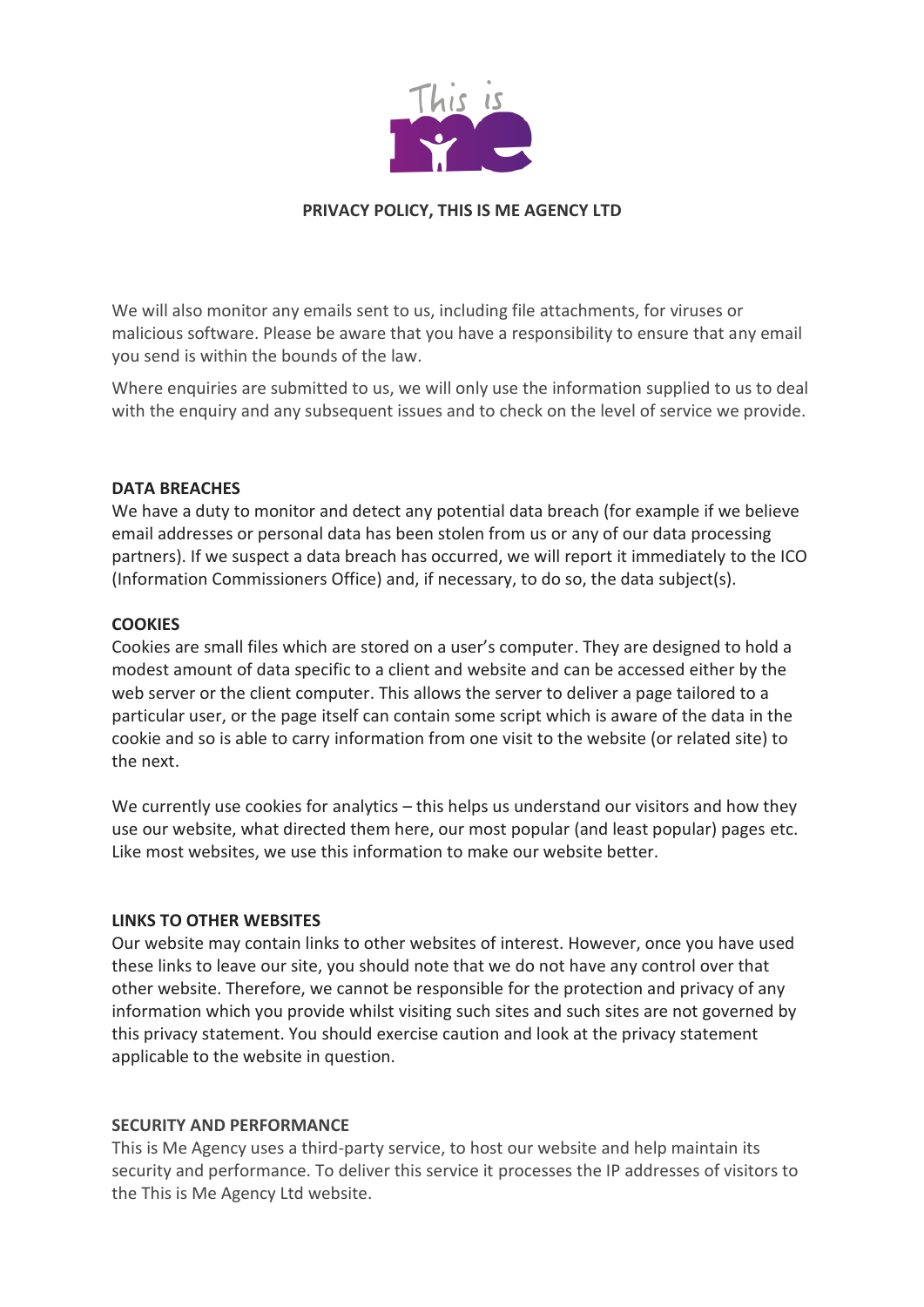

# **FACEBOOK, TWITTER, AND OTHER SOCIAL NETWORKS**

These services provide social buttons and similar features which we use on our website – such as the "Like" and "Tweet" buttons. To do so we embed code that they provide, and we do not control ourselves. To function, their buttons generally know if you are logged in; for example, Facebook use this to say, "x of your friends like this". We do not have any access to that information, nor can we control how those networks use it. Social networks therefore *could* know that you are viewing our website if you use their services.

### **EMAIL MARKETING**

If you sign up to receive our monthly Newsletter, we will process your data for marketing purposes using 'Legitimate Interests' as our lawful basis for doing so. 'Legitimate Interests' means that we can process your personal information if we have a genuine and legitimate reason, and we are not harming any of your rights and interests. You will always have the right to opt out at any time and we will always honour any such requests. We will not pass your details to third parties, other than data processing partners.

### **CONTROLLING YOUR PERSONAL INFORMATION**

You may choose to restrict the collection or use of your personal information in the following ways:

- If you have previously agreed to us using your personal information for direct marketing purposes, you may change your mind at any time by writing to or emailing us
- If you have previously signed up to receive our regular newsletter, you can unsubscribe at any time by clicking unsubscribe from the bottom of the email.

### **DISCLOSURE OF PERSONAL INFORMATION**

We do not disclose personal data without consent.

### **ACCESS TO PERSONAL INFORMATION**

This is Me Agency Ltd try to be as open as possible in terms of giving people access to their personal information. Individuals can find out if we hold any personal information by making a 'subject access request' under the Data Protection Act 1998.

If we do hold information about you, we will:

- give you a description of it;
- tell you why we are holding it;
- tell you who it could be disclosed to; and